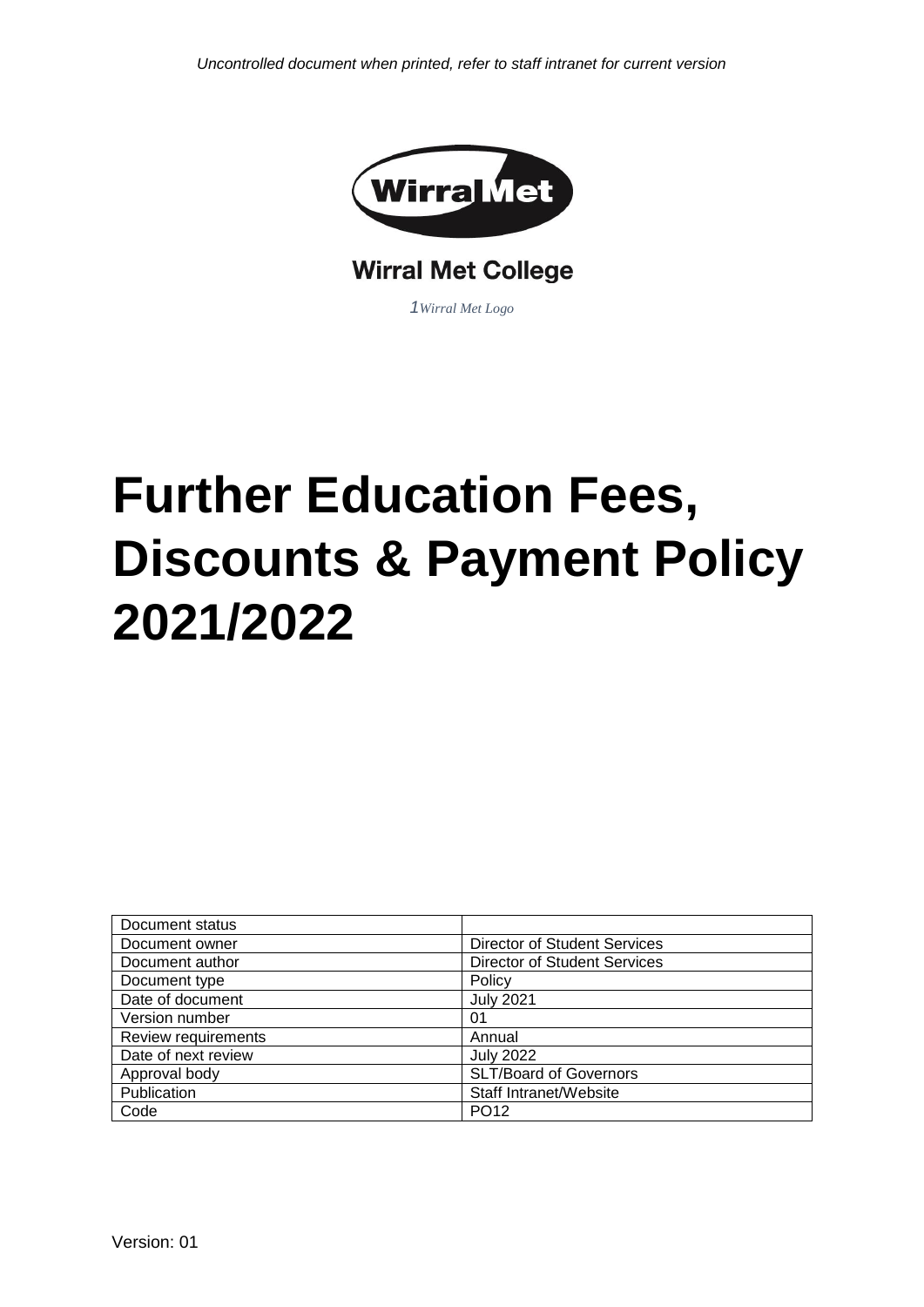### **Student Programme Fees**

#### **1. Introduction**

1.1 Students aged 16-18 studying a full time study programme at Wirral Met will have no fees to pay.

1.2 Programme fees are charged for the educational services and facilities provided in the delivery of a programme of study. This policy relates to online and classroom based courses commencing August 2021. Overseas students should note that they may be liable for overseas fees and should seek advice from our English Language Unit. Students studying Higher Education Qualifications should refer to the College's Higher Education Payment Policy 2021/22.

1.3 Unless student are fully funded by the Education and Skills Funding Agency, the Liverpool City Region or another agency they will be liable for fees. In most cases this is evidenced by student self-declaration, however, it may be necessary for some evidence to be provided in line with the funding bodies guidelines.

### **2. Payment of fees & liability**

2.1 All students paying their own fees will be expected to pay in full if the course is 10 weeks or less, otherwise they will be required to make a £100 contribution to the enrolment fee at the time they enrol, or the full balance if this is less than £100. Please note that if no fees are payable on the course, there is no fee due at enrolment.

2.2 Payment Options:

- Pay total fee at enrolment
- Make an initial payment of £100, and then pay the balance within two weeks
- Make an initial payment, and then pay the remaining balance by direct debit instalments.

Failure to meet a direct debit instalment will result in the full balance of fees becoming due immediately.

| <b>Course Duration</b><br>(In weeks) | <b>Initial Payment</b>               | Number of<br>Monthly Instalments     |
|--------------------------------------|--------------------------------------|--------------------------------------|
| $1 - 10$                             | Fees Payable in full at<br>enrolment | Fees Payable in full at<br>enrolment |
| $11 - 16$                            | £100                                 | 3 instalments                        |
| $17 - 23$                            | £100                                 | 4 instalments                        |
| 24 or more                           | £100                                 | <b>6 instalments</b>                 |

Instalment payments are as follows:

2.3 Students whose fees are sponsored by employers, Student Loans Company, agents, local authorities or other organisations must provide written evidence of this at enrolment. The written evidence (e.g. letter or email) must contain contact details of who will pay the